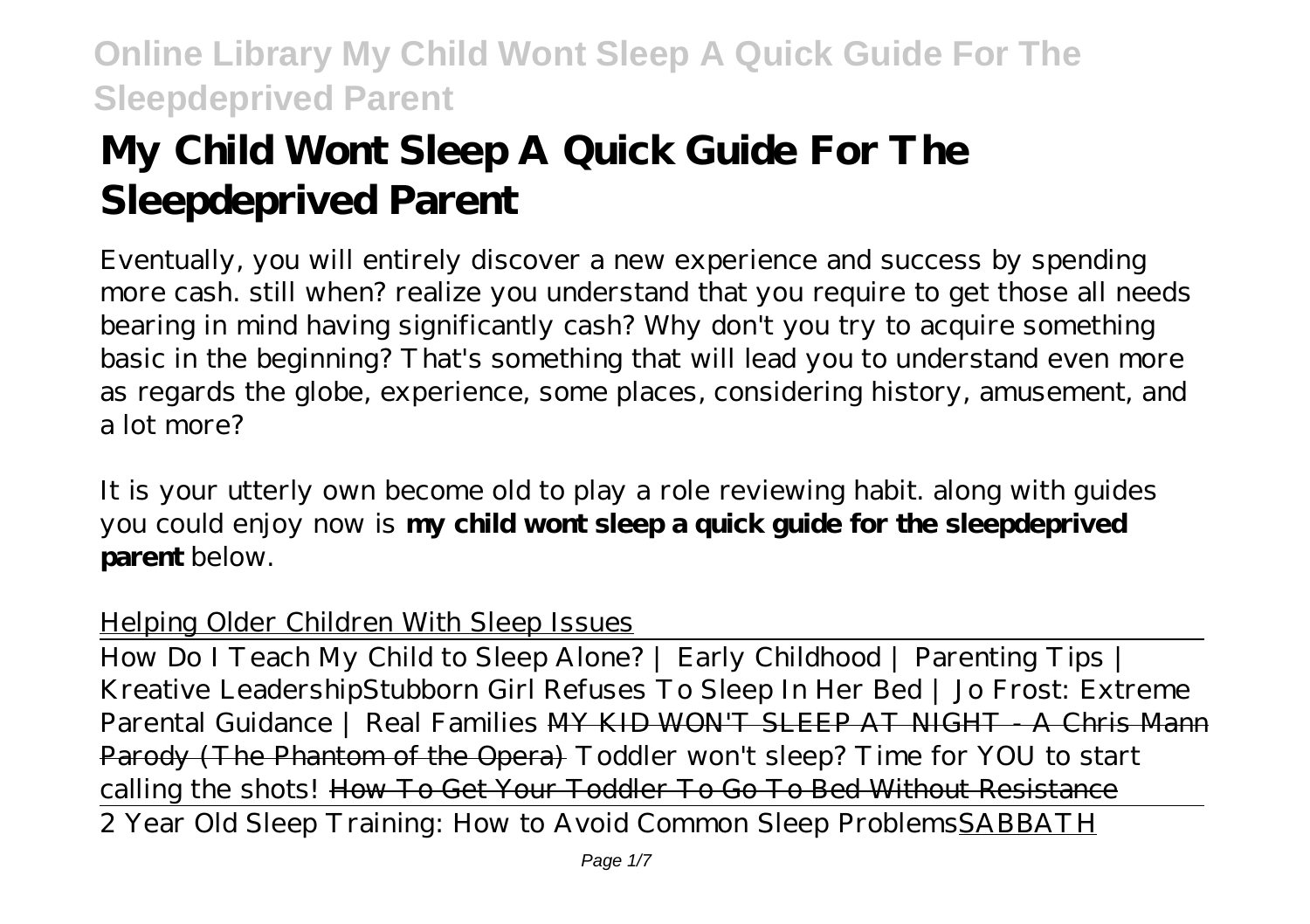AFTERNOON CLASS: The Book of Acts | November 21, 2020 My toddler won't go to sleep until midnight... HELP! *Sunday Nov 22 | CHURCH AT HOME | Awake As Children of Light | Hope \u0026 Holiness | 1 Thess 5:1-11 MY CHILD WON'T SLEEP - Let's Talk About It | Ysis Lorenna* WPC November 22 *Supernanny | \"Bedtime Is a Nightmare\" Expert secrets on how to get your baby to sleep through the night*

My toddler will not sleep until 11pm. How can I get him to sleep earlier?*Handling Toddler Sleep Regressions 3 Year Old Sleep Problems- Help for Anxious Toddlers* My Child is Scared of Thunder and Won't Sleep! How can I get my child to sleep? **ARPC Stream - Main Service 2020/11/21 \u0026 22** My Child Wont Sleep A Your pregnancy and baby guide If your child will not go to bed. Decide what time you want your child to go to bed. Start a "winding down" bedtime... If your child will not go to sleep without you. This technique can help toddlers (over 12 months) or older children get... More sleep tips for ...

#### Sleep problems in young children - NHS

If your child is taking a nap late in the afternoon after school, it may be interfering with bedtime. Skip the nap, do schoolwork early, and serve an early dinner so that you can try an earlier bedtime. On weekends or in the summer, make sure your child is active and has a busy day so that they are tired by bedtime.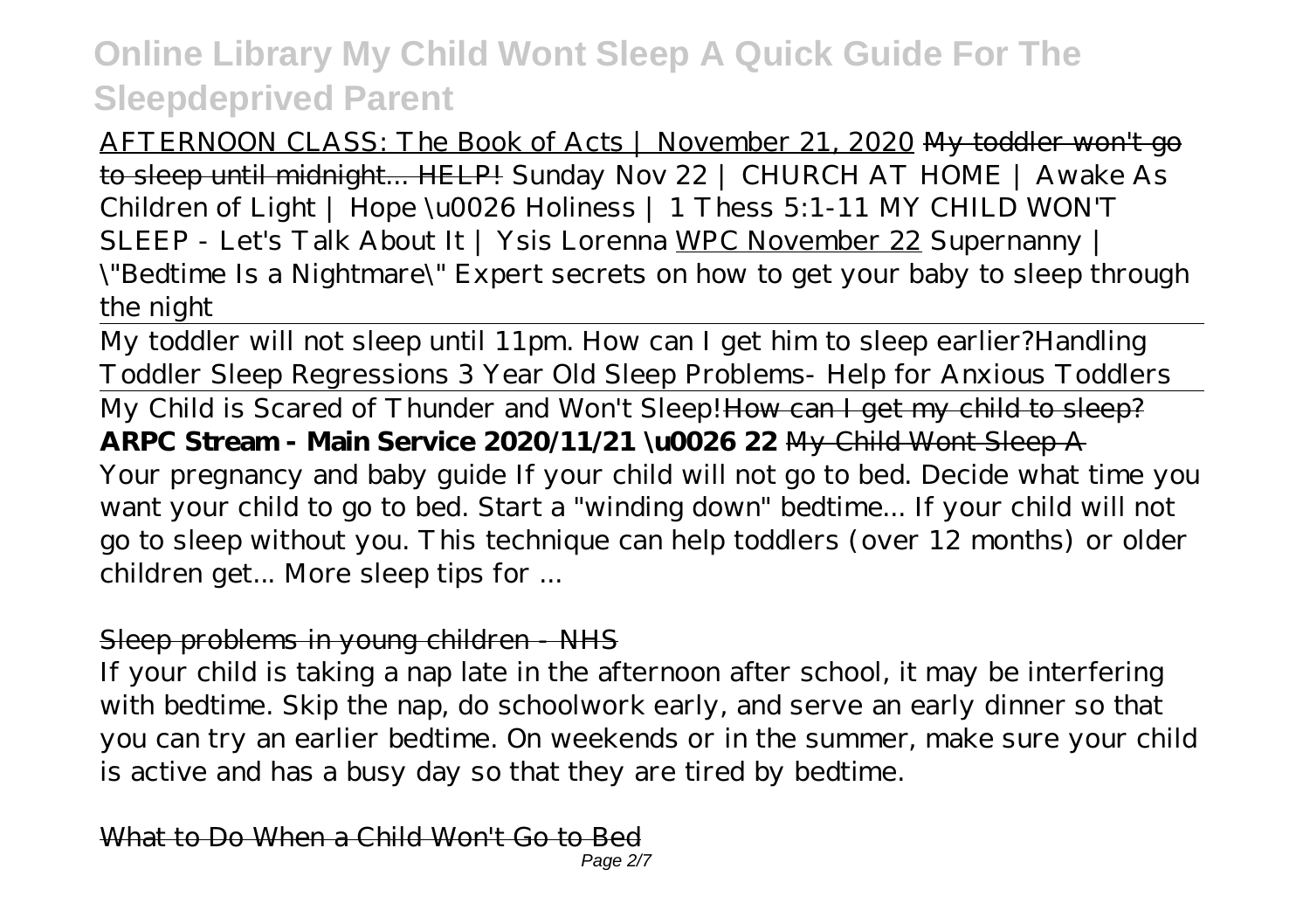It's rare, but some children can't sleep due to obstructive sleep apnea -- when the airways are blocked, often by enlarged tonsils and nasal tissues called adenoids. Kids with sleep apnea usually...

#### Top Reasons Children Can't Sleep - WebMD

Allow your child to self-regulate his or her bedtime: Your job as a parent is to put your children to bed– not to make them go to sleep. Keep wake-up time consistent with an alarm clock. If a child can't sleep, allow him or her to read in bed. Keep the room lights dim or off. If your child needs a reading light, buy a clip-on LED reading light.

#### Sleep Anxiety in Children: 10 Ways to Stop the Worrying ...

The solution: If your child isn't tired at bedtime, you might be fighting a losing battle. Try scaling back on any daytime naps. You might also consider if the amount of time you're allotting for your child to spend in bed exceeds his or her sleep needs, which are about 10 to 13 hours for a 3- to 5-year-old.

#### Child sleep: Put preschool bedtime problems to rest - Mayo ...

Newborns nap a lot, with most averaging 14 to 17 hours sleep in a 24-hour period. However, this sleep is inconsistent and broken up, particularly over the first few weeks when babies wake for...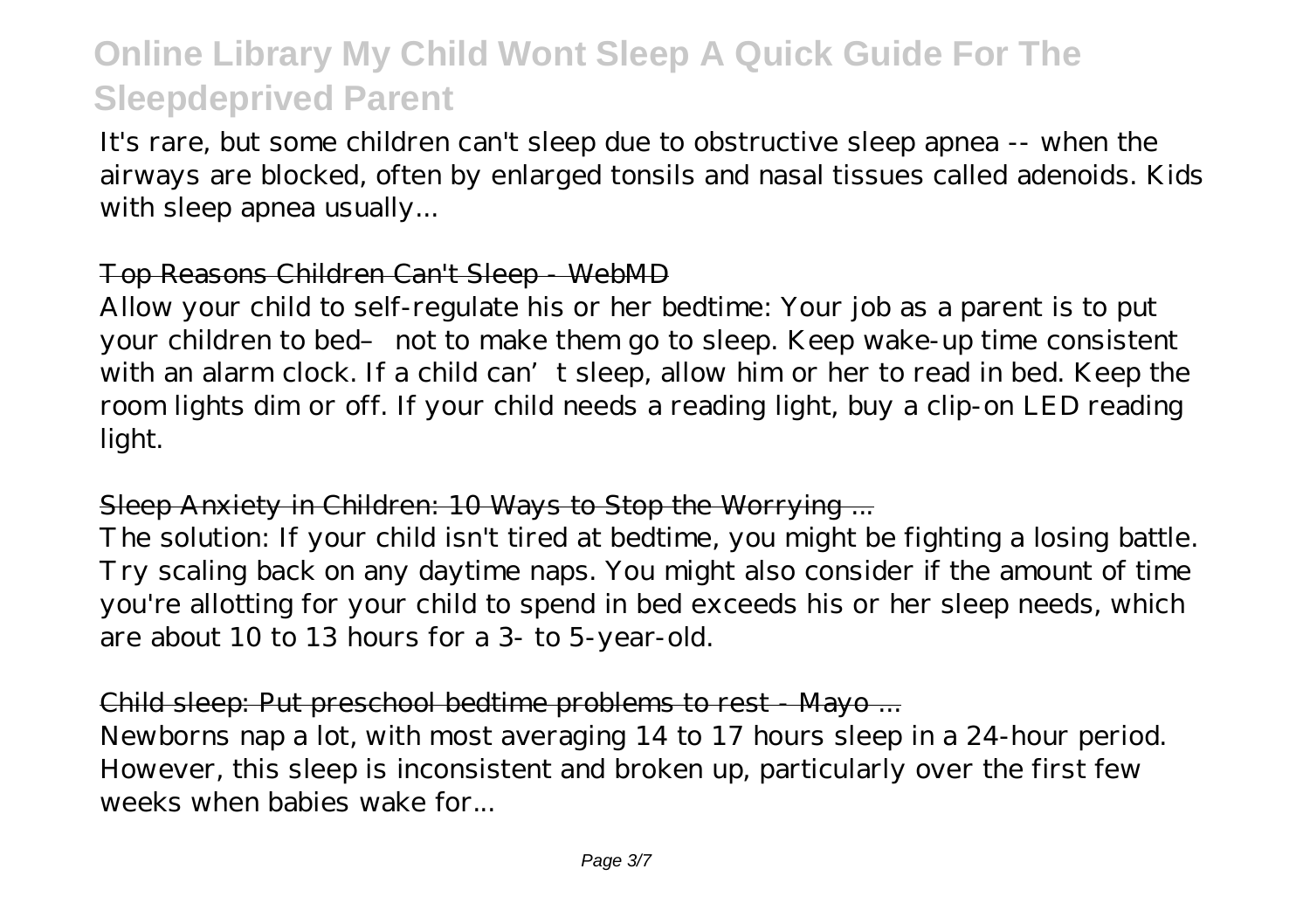### Reasons Your Baby Won't Nap, and How You Can Help Them ...

Another hormone that plays a role in sleep is cortisol, also known as the "stress" hormone." When cortisol levels are high, your child's body won't be able to shut down and go to sleep. Keep...

# 10 Tips to Get Your Kids to Sleep - Healthline

Severe sleep problems can be a sign of depression. Young people with attention deficit hyperactivity disorder (ADHD) may also have problems with sleep. Our bloggers and Activists share their tips for dealing with sleep problems. "Rather than looking at a phone until you're tired, relax by reading a book, writing a journal entry or listening to music."

### Sleep problems YoungMinds children and young people's ...

A surprising number of children—7 years old, 9 years old, even 12 years old—cannot sleep alone in their own beds the whole night. If this is happening in your home, perhaps you worry it is because your child has some emotional problem, some deep insecurity. Perhaps you think you shouldn't make her do what she's not ready to do.

# Help Your Child Sleep Alone: The Goodnight Worry Program ...

Convincing your child to sleep in his own bed can be a challenge once he's gotten into the habit of sleeping in your bed. Whether your child refuses to fall asleep in his own bed or he ends up crawling into your bed halfway through the night, kids who don't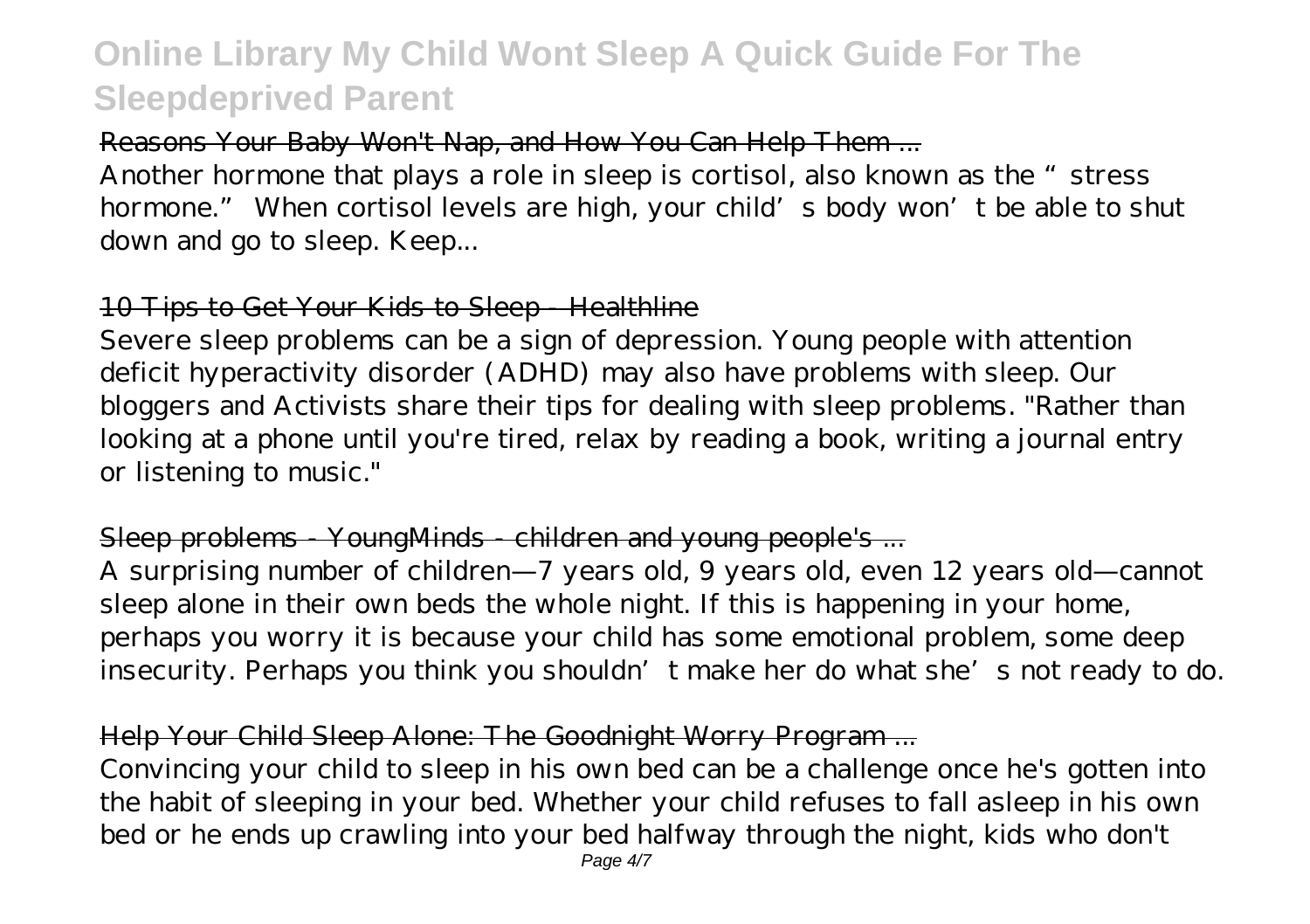want to sleep alone can be persistent.

#### How to Get Your Child to Stop Sleeping In Your Bed

If your child has trouble sleeping because of sound, consider buying him or her a white noise machine. This gadget is designed to make a consistent, sound-blocking sound that will calm your child right down. A weighted blanket is another thoughtful addition that will help your kid soothe themselves to sleep.

### My autistic child refuses to sleep! What to do?? Best...

It is easy to read and gives clear and complete guidelines to parents that have children who won't sleep. I have read many books on this topic and Dr. Kansagra's book is the best one by a long shot. It is short and to the point and deals with different age groups, making it easier for parents to choose a method that will work for them and their child.

### My Child Won't Sleep: A Quick Guide for the Sleep-Deprived ...

What can I do if my child won't sleep? They're hungry or too full. Check that meal and snack times aren't throwing off your child's sleep schedule. Their sleep patterns are changing. Remember, it's natural for sleep patterns to shift while your child is growing and... Changes in the family routine. ...

What can I do if my child won't sleep? - Support for ... Page 5/7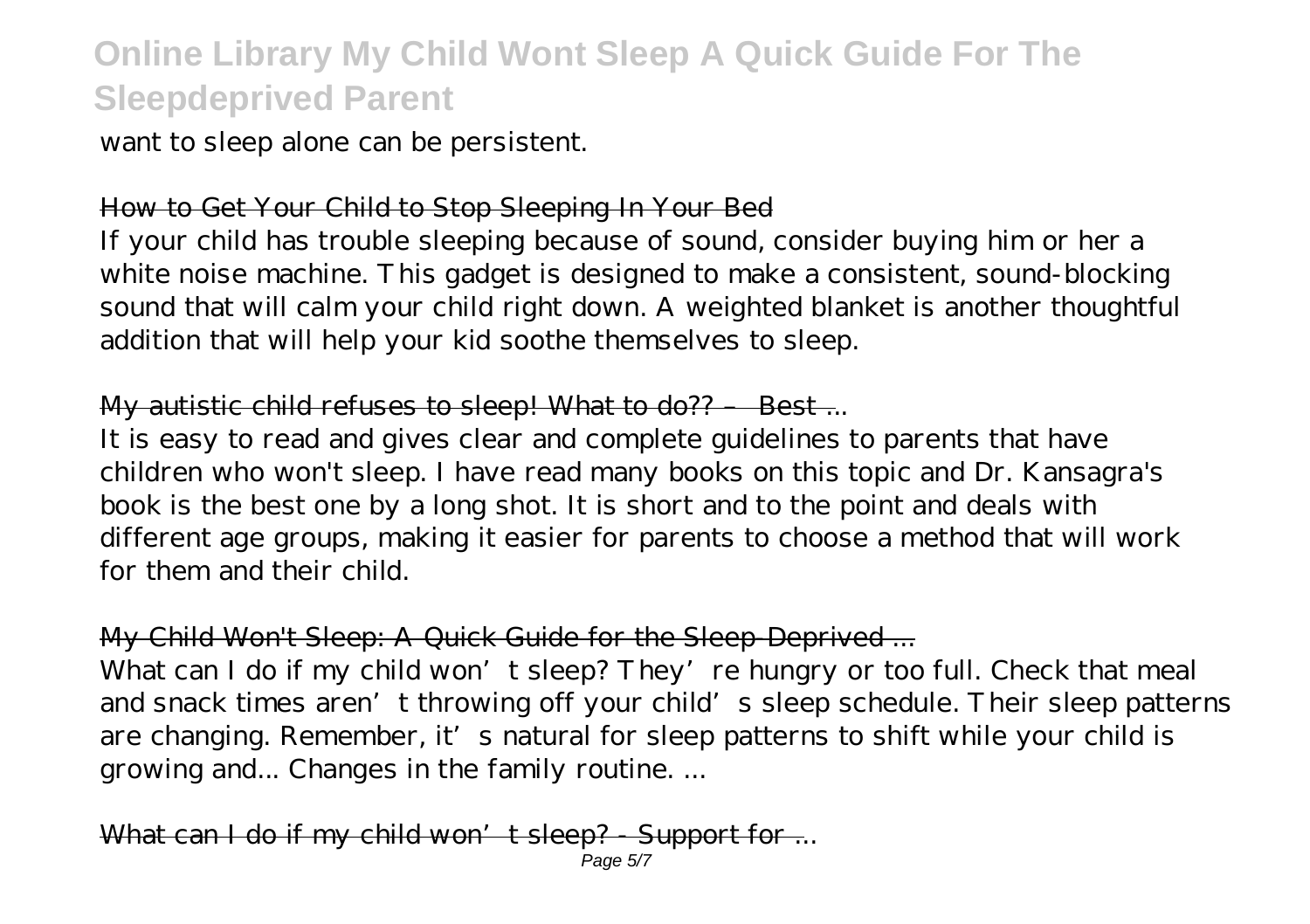Buy My Child Won't Sleep: A Quick Guide for the Sleep-Deprived Parent by Kansagra MD, Sujay (ISBN: 8601423500997) from Amazon's Book Store. Everyday low prices and free delivery on eligible orders.

### My Child Won't Sleep: A Quick Guide for the Sleep-Deprived ...

For babies, insufficient sleep can impact health in a range of ways and leave them (and you!) feeling irritable and moody. What the science says about babies and sleep. While every child is different, Australia's Sleep Health Foundation suggests newborns need between 14-17 hours of shut-eye in a 24-hour cycle (including night and daytime sleeps).

#### What's the best way to get my child to go to sleep?

Reinforce your child's appropriate bedtime by using a consistent bedtime routine. Don't hold her, rock her, or let her rely on a pacifier or bottle to get to sleep. While they work in the short term, these methods teach your toddler to depend on being put to sleep, rather than falling asleep on her own. If your child calls out to you or cries at night, go into her room at progressively longer intervals (five minutes, ten minutes, 15 minutes) to reassure her you're there.

### Child won't go to sleep: 2 to 3 years | BabyCenter

Refusing to go to sleep or be left alone at night is often just a form of attention seeking, perhaps brought on by 'separation anxiety', where a child is upset about